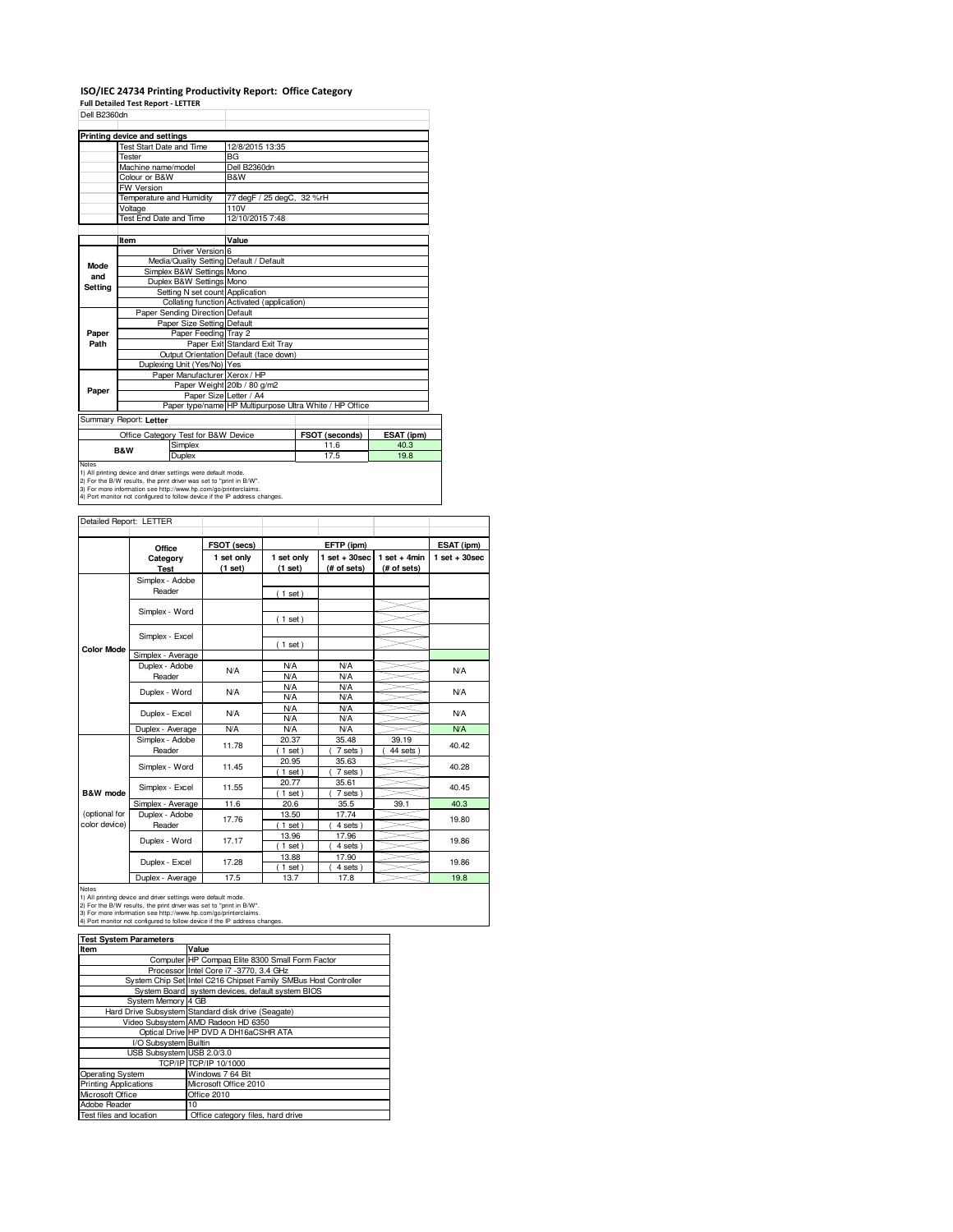## **ISO/IEC 24734 Printing Productivity Report: Office Category Full Detailed Test Report - A4**

| Dell B2360dn |                                         |                                            |                                                         |  |
|--------------|-----------------------------------------|--------------------------------------------|---------------------------------------------------------|--|
|              |                                         |                                            |                                                         |  |
|              | Printing device and settings            |                                            |                                                         |  |
|              | Test Start Date and Time                | 12/8/2015 13:35                            |                                                         |  |
|              | Tester                                  | <b>BG</b>                                  |                                                         |  |
|              | Machine name/model                      | Dell B2360dn                               |                                                         |  |
|              | Colour or B&W                           | B&W                                        |                                                         |  |
|              | <b>FW Version</b>                       |                                            |                                                         |  |
|              | Temperature and Humidity                | 77 degF / 25 degC, 32 %rH                  |                                                         |  |
|              | Voltage                                 | 110V                                       |                                                         |  |
|              | <b>Test End Date and Time</b>           | 12/10/2015 7:48                            |                                                         |  |
|              |                                         |                                            |                                                         |  |
|              | Item                                    | Value                                      |                                                         |  |
|              | Driver Version 6                        |                                            |                                                         |  |
| Mode         | Media/Quality Setting Default / Default |                                            |                                                         |  |
| and          | Simplex B&W Settings Mono               |                                            |                                                         |  |
| Setting      | Duplex B&W Settings Mono                |                                            |                                                         |  |
|              | Setting N set count Application         |                                            |                                                         |  |
|              |                                         | Collating function Activated (application) |                                                         |  |
|              | Paper Sending Direction Default         |                                            |                                                         |  |
|              | Paper Size Setting Default              |                                            |                                                         |  |
| Paper        | Paper Feeding Tray 2                    |                                            |                                                         |  |
| Path         |                                         | Paper Exit Standard Exit Tray              |                                                         |  |
|              |                                         | Output Orientation Default (face down)     |                                                         |  |
|              | Duplexing Unit (Yes/No) Yes             |                                            |                                                         |  |
|              | Paper Manufacturer Xerox / HP           |                                            |                                                         |  |
| Paper        |                                         | Paper Weight 20lb / 80 g/m2                |                                                         |  |
|              | Paper Size Letter / A4                  |                                            |                                                         |  |
|              |                                         |                                            | Paper type/name HP Multipurpose Ultra White / HP Office |  |
|              | Summary Report: A4                      |                                            |                                                         |  |
|              |                                         |                                            |                                                         |  |

**FSOT (seconds)** ESAT (ip<br>
12.0 38.4<br>
17.7 19.3 Simplex<br>Duplex Notes<br>
Notes<br>
19.3 (a) printing device and driver setting were default mode.<br>
2) For the BAW results, the print driver was set to "print in BAW".<br>
2) For the BAW results, the print driver was set to "print in BAW".<br>
4) Por Test for B&W **B&W**

| Detailed Report: A4            |                           |                           |                       |                                |                               |                 |
|--------------------------------|---------------------------|---------------------------|-----------------------|--------------------------------|-------------------------------|-----------------|
|                                | Office                    | FSOT (secs)<br>EFTP (ipm) |                       |                                | ESAT (ipm)                    |                 |
|                                | Category<br><b>Test</b>   | 1 set only<br>(1 set)     | 1 set only<br>(1 set) | $1$ set + 30sec<br>(# of sets) | $1$ set + 4min<br>(# of sets) | $1$ set + 30sec |
|                                | Simplex - Adobe<br>Reader |                           | (1 set)               |                                |                               |                 |
|                                | Simplex - Word            |                           |                       |                                |                               |                 |
| Colour                         | Simplex - Excel           |                           | (1 set)               |                                |                               |                 |
| Mode                           | Simplex - Average         |                           | (1 set)               |                                |                               |                 |
|                                | Duplex - Adobe<br>Reader  | N/A                       | N/A<br>N/A            | N/A<br>N/A                     |                               | N/A             |
|                                | Duplex - Word             | <b>N/A</b>                | N/A<br>N/A            | N/A<br>N/A                     |                               | N/A             |
|                                | Duplex - Excel            | <b>N/A</b>                | N/A<br>N/A            | <b>N/A</b><br>N/A              |                               | N/A             |
|                                | Duplex - Average          | <b>N/A</b>                | N/A                   | N/A                            |                               | <b>N/A</b>      |
|                                | Simplex - Adobe<br>Reader | 11.95                     | 20.09<br>$1$ set)     | 33.85<br>7 sets                | 37.40<br>43 sets              | 38.45           |
|                                | Simplex - Word            | 11.71                     | 20.50<br>$1$ set)     | 34.08<br>7 sets)               |                               | 38.32           |
| <b>B&amp;W</b> mode            | Simplex - Excel           | 12.08                     | 19.88<br>$1$ set)     | 34.15<br>7 sets)               |                               | 38.55           |
|                                | Simplex - Average         | 12.0                      | 20.1                  | 34.0                           | 37.4                          | 38.4            |
| (optional for<br>color device) | Duplex - Adobe<br>Reader  | 17.75                     | 13.52<br>$1$ set)     | 17.40<br>4 sets                |                               | 19.38           |
|                                | Duplex - Word             | 17.47                     | 13.72<br>$1$ set)     | 17.54<br>4 sets)               |                               | 19.38           |
|                                | Duplex - Excel            | 17.67                     | 13.56<br>$1$ set)     | 17.50<br>4 sets                |                               | 19.36           |
|                                | $\overline{\phantom{0}}$  | $\sim -1$                 | .                     | $\sim$                         |                               | $\sim$          |

Duplex - Average 17.7 13.6 17.4 19.3<br>
19.3<br>
1) All printing device and driver settings were default mode.<br>
2) For the BAW results, the print driver was set to "print in BAW".<br>
3) For more information see http://www.hp.com

| <b>Test System Parameters</b> |                                                                 |  |  |  |
|-------------------------------|-----------------------------------------------------------------|--|--|--|
| Item                          | Value                                                           |  |  |  |
|                               | Computer HP Compag Elite 8300 Small Form Factor                 |  |  |  |
|                               | Processor Intel Core i7 -3770, 3.4 GHz                          |  |  |  |
|                               | System Chip Set Intel C216 Chipset Family SMBus Host Controller |  |  |  |
|                               | System Board system devices, default system BIOS                |  |  |  |
| System Memory 4 GB            |                                                                 |  |  |  |
|                               | Hard Drive Subsystem Standard disk drive (Seagate)              |  |  |  |
|                               | Video Subsystem AMD Radeon HD 6350                              |  |  |  |
|                               | Optical Drive HP DVD A DH16aCSHR ATA                            |  |  |  |
| I/O Subsystem Builtin         |                                                                 |  |  |  |
| USB Subsystem USB 2.0/3.0     |                                                                 |  |  |  |
|                               | TCP/IP TCP/IP 10/1000                                           |  |  |  |
| <b>Operating System</b>       | Windows 7 64 Bit                                                |  |  |  |
| <b>Printing Applications</b>  | Microsoft Office 2010                                           |  |  |  |
| Microsoft Office              | Office 2010                                                     |  |  |  |
| Adobe Reader                  | 10                                                              |  |  |  |
| Test files and location       | Office category files, hard drive                               |  |  |  |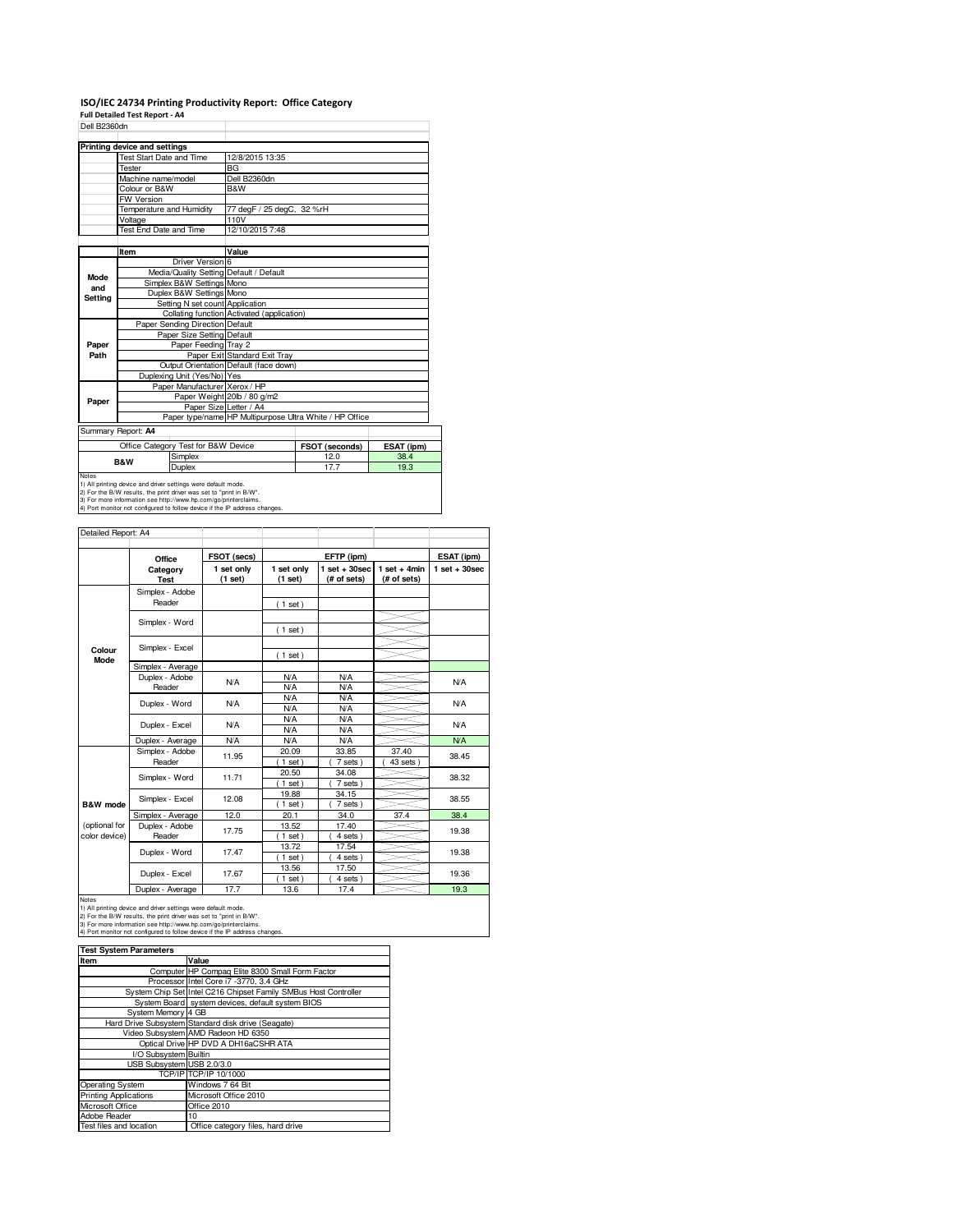## **ISO/IEC 17629 First Print Out Time Report: Office Category**

**Full Detailed Test Report - LETTER** Dell B2360dn

|             | Printing device and settings               |                                |  |
|-------------|--------------------------------------------|--------------------------------|--|
|             | Test Start Date and Time                   | 12/8/2015 13:35                |  |
|             | Tester                                     | BG                             |  |
|             | Machine name/model                         | Dell B2360dn                   |  |
|             | Colour or B&W                              | B&W                            |  |
|             | <b>FW Version</b>                          |                                |  |
|             | Configuration (options)                    | Default                        |  |
|             | Controller                                 |                                |  |
|             | Printing device page count                 | Not Specified                  |  |
|             | Printing supplies page count Not Specified |                                |  |
|             | Temperature and Humidity                   | 76 degF / 25 degC, 28 %rH      |  |
|             | Voltage                                    | 110V                           |  |
|             | Test End Date and Time                     | 12/14/2015 20:22               |  |
|             |                                            |                                |  |
|             | Item                                       | Value                          |  |
| <b>Mode</b> | PDL and driver version                     | 6                              |  |
| and         | Print Quality mode                         | default                        |  |
| Setting     | <b>B&amp;W</b> settings                    | default                        |  |
|             | Paper feed orientation                     | Short Edge                     |  |
| Paper       | Paper type setting                         | default                        |  |
|             | Paper feeding                              | Standard cassette              |  |
|             | Paper exit                                 | Standard exit tray             |  |
| Paper Path  | Output orientation                         | default (face up or face down) |  |

| ISO First Page Out Time Summary Report: Office Category                                                                                       |               |                                  |  |  |
|-----------------------------------------------------------------------------------------------------------------------------------------------|---------------|----------------------------------|--|--|
| Summary Report: Letter                                                                                                                        |               |                                  |  |  |
|                                                                                                                                               |               | <b>FPOT from Ready (seconds)</b> |  |  |
| <b>B&amp;W</b>                                                                                                                                | Simplex       | 6.97                             |  |  |
|                                                                                                                                               | <b>Duplex</b> | 11.23                            |  |  |
| Notes<br>1) All printing device and driver settings were default mode.<br>2) For the B/W results, the print driver was set to "print in B/W". |               |                                  |  |  |

2) For the B/W results, the print driver was set to "print in B/W".<br>3) For more information see http://www.hp.com/go/printerclaims.<br>4) Port monitor not configured to follow device if the IP address changes.<br>5) Page counts

| <b>Detailed Report: LETTER</b><br>Word<br>Excel<br>Average<br>Adobe<br>Reader<br>(seconds)<br>(seconds)<br>(seconds)<br>(seconds)                                                                                                                                                                                                                                                                                 | <b>Delay Time</b> |                   |
|-------------------------------------------------------------------------------------------------------------------------------------------------------------------------------------------------------------------------------------------------------------------------------------------------------------------------------------------------------------------------------------------------------------------|-------------------|-------------------|
|                                                                                                                                                                                                                                                                                                                                                                                                                   |                   |                   |
|                                                                                                                                                                                                                                                                                                                                                                                                                   |                   |                   |
| FPOT from Ready - Simplex                                                                                                                                                                                                                                                                                                                                                                                         |                   |                   |
| FPOT from Ready - Duplex                                                                                                                                                                                                                                                                                                                                                                                          |                   |                   |
| FPOT from Sleep - Simplex<br>N/A<br><b>Color Mode</b>                                                                                                                                                                                                                                                                                                                                                             |                   |                   |
| Recovery Time                                                                                                                                                                                                                                                                                                                                                                                                     |                   |                   |
| FPOT from Off - Simplex                                                                                                                                                                                                                                                                                                                                                                                           |                   |                   |
| Warm-up Time                                                                                                                                                                                                                                                                                                                                                                                                      |                   |                   |
| 7.00<br>6.97<br>FPOT from Ready - Simplex<br>6.93<br>6.97                                                                                                                                                                                                                                                                                                                                                         | 49 Seconds        |                   |
| 10.96<br>11.21<br>11.23<br>FPOT from Ready - Duplex<br>11.50                                                                                                                                                                                                                                                                                                                                                      | 49 Seconds        |                   |
| FPOT from Sleep - Simplex<br>8.92<br><b>B&amp;W Mode</b>                                                                                                                                                                                                                                                                                                                                                          | 80 Minutes        |                   |
| 2.0<br>Recovery Time                                                                                                                                                                                                                                                                                                                                                                                              |                   |                   |
| FPOT from Off - Simplex<br>104.33                                                                                                                                                                                                                                                                                                                                                                                 |                   |                   |
| Warm-up Time<br>97.36                                                                                                                                                                                                                                                                                                                                                                                             |                   |                   |
| Notes<br>1) All printing device and driver settings were default mode.<br>2) For the B/W results, the print driver was set to "print in B/W".<br>3) For more information see http://www.hp.com/go/printerclaims.<br>4) Port monitor not configured to follow device if the IP address changes.<br>5) Page counts were collected after completion of the tests.<br>6) Details for FPOT from Sleep are shown below. |                   |                   |
| <b>HP</b> Data Table                                                                                                                                                                                                                                                                                                                                                                                              |                   |                   |
| <b>Detailed Report: LETTER</b><br><b>FPOT Ava</b><br>FPOT (secs)<br>FPOT (secs)<br>FPOT (secs)<br>Iteration 1<br>Iteration 2<br>Iteration 3<br>(secs)                                                                                                                                                                                                                                                             | Application       | <b>Delay Time</b> |
| FPOT from Sleep<br>N/A<br>N/A<br>N/A<br><b>N/A</b>                                                                                                                                                                                                                                                                                                                                                                | Adobe Reader      |                   |
| <b>Color Mode</b><br>FPOT from Sleep (60 minutes)<br>N/A<br>N/A<br>N/A<br><b>N/A</b><br>HP/Non ISO Test                                                                                                                                                                                                                                                                                                           | Adobe Reader      |                   |
|                                                                                                                                                                                                                                                                                                                                                                                                                   | Adobe Reader      | 80 Minutes        |
| FPOT from Sleep<br>8.92<br>8.94<br>8.88<br>8.95                                                                                                                                                                                                                                                                                                                                                                   |                   |                   |

Notes<br>1) All printing device and driver settings were default mode.<br>2) For the B/W results, the print driver was set to "print in B/W".<br>3 DLP includes detailed iterations as data measurements may vary run to run.

|                                         | <b>Test System Parameters</b> |                                                       |
|-----------------------------------------|-------------------------------|-------------------------------------------------------|
|                                         | Item                          | Value                                                 |
|                                         | Computer                      | HP Compag Elite 8300 Small Form Factor                |
|                                         | Processor                     | Intel Core i7 -3770, 3.4 GHz                          |
|                                         | <b>System Chip Set</b>        | Intel C216 Chipset Family SMBus Host Controller       |
|                                         | System Board                  | system devices, default system BIOS                   |
| Test                                    | System Memory                 | 4 GB                                                  |
| System                                  | <b>Hard Drive Subsystem</b>   | Standard disk drive (Seagate)                         |
|                                         | Video Subsystem               | AMD Radeon HD 6350                                    |
|                                         | Optical Drive                 | HP DVD A DH16aCSHR ATA                                |
|                                         | I/O Subsystem                 | <b>Builtin</b>                                        |
|                                         | <b>USB Subsystem</b>          | USB 2.0/3.0                                           |
| Printing<br><b>Device</b><br>Connection | TCP/IP                        | 10/1000                                               |
|                                         | <b>Operating System</b>       | Windows 7 Business/Ultimate, 64 bit, Build 7601, SP 1 |
|                                         |                               | Microsoft Office 2010 SP2                             |
| Software                                | <b>Printing Applications</b>  | Adobe Reader 10.1.4                                   |
|                                         | <b>Print Driver</b>           | 6                                                     |